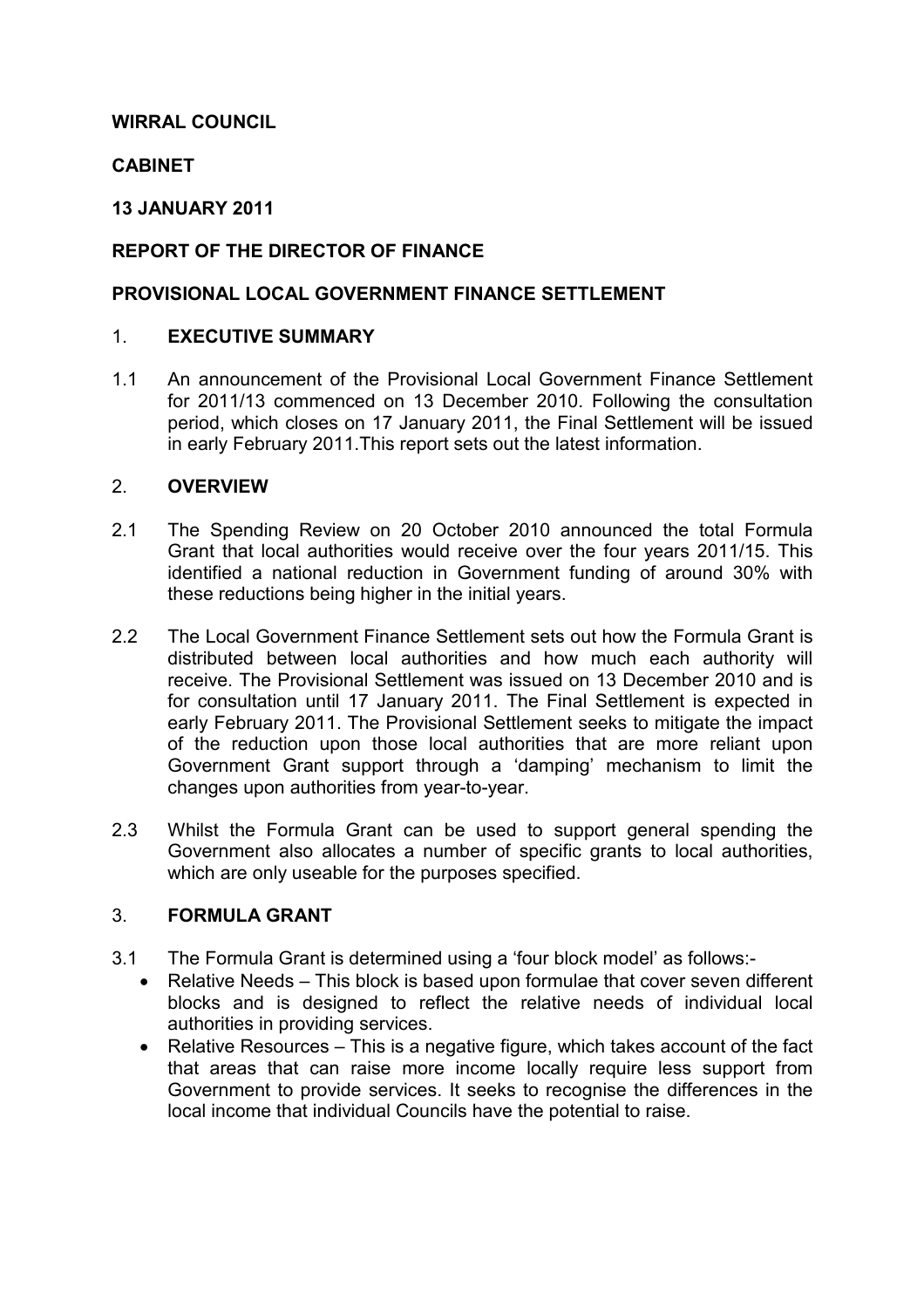- Central Allocation Once the Relative Needs and Relative Resources have been taken into account, the Government distributes the balance of the overall grant available to local authorities on a per capita basis.
- Floor Damping The mechanism for damping grant changes from year-toyear.

| Components                 | 2010/11   | 2011/12   | 2012/13   |
|----------------------------|-----------|-----------|-----------|
|                            | £ million | £ million | £ million |
| Formula Grant              |           |           |           |
| <b>Relative Needs</b>      | 128.5     | 130.8     | 120.3     |
| <b>Relative Resources</b>  | $-25.1$   | $-31.1$   | $-28.7$   |
| <b>Central Allocation</b>  | 61.8      | 42.5      | 37.7      |
| <b>Floor Damping</b>       | $-7.3$    | 3.0       | 2.0       |
| <b>Grants Rolled In</b>    | -         | 13.6      | 13.5      |
| <b>Total Formula Grant</b> | 157.9     | 158.8     | 144.8     |

3.2 Wirral will receive the following Formula Grant allocated over components.

- 3.3 When looking at the 'headline' figures these can be misleading as there are changes to the items contained within the Formula Grant from year-to-year. For example in 2011/12 there are the transfers from Area Based Grant into Formula Grant. This is expanded upon in the following sections.
- 3.4. In 2011/12 there appears to be an increase of £1 million in Formula Grant but, as Wirral was initially allocated £41 million of Area Based Grant in 2010/11, in overall terms there will be a £40.1 million reduction in Formula Grant in 2011/12. There is then a further £14 million reduction in 2012/13.
- 3.5. In terms of the Grants Rolled In using the tailored distribution the following analysis has been supplied as part of the Settlement.

|                                      | 2011/12    | 2012/13    |
|--------------------------------------|------------|------------|
|                                      | £          |            |
| <b>Local Transport Services</b>      | 282,205    | 257,199    |
| <b>Supporting People</b>             | 10,743,552 | 10,710,495 |
| Housing Strategy for Older People    | 125,925    | 109,453    |
| <b>Learning Skills Council Staff</b> | 292,504    | 266,176    |
| <b>HIV/Aids Support</b>              | 61,000     | 67,000     |
| <b>Preserved Rights</b>              | 2,117,156  | 2,054,662  |
| <b>Animal Health and Welfare</b>     | 1,462      | 1,218      |
| <b>Total Grant Rolled-In</b>         | 13,623,804 | 13,466,203 |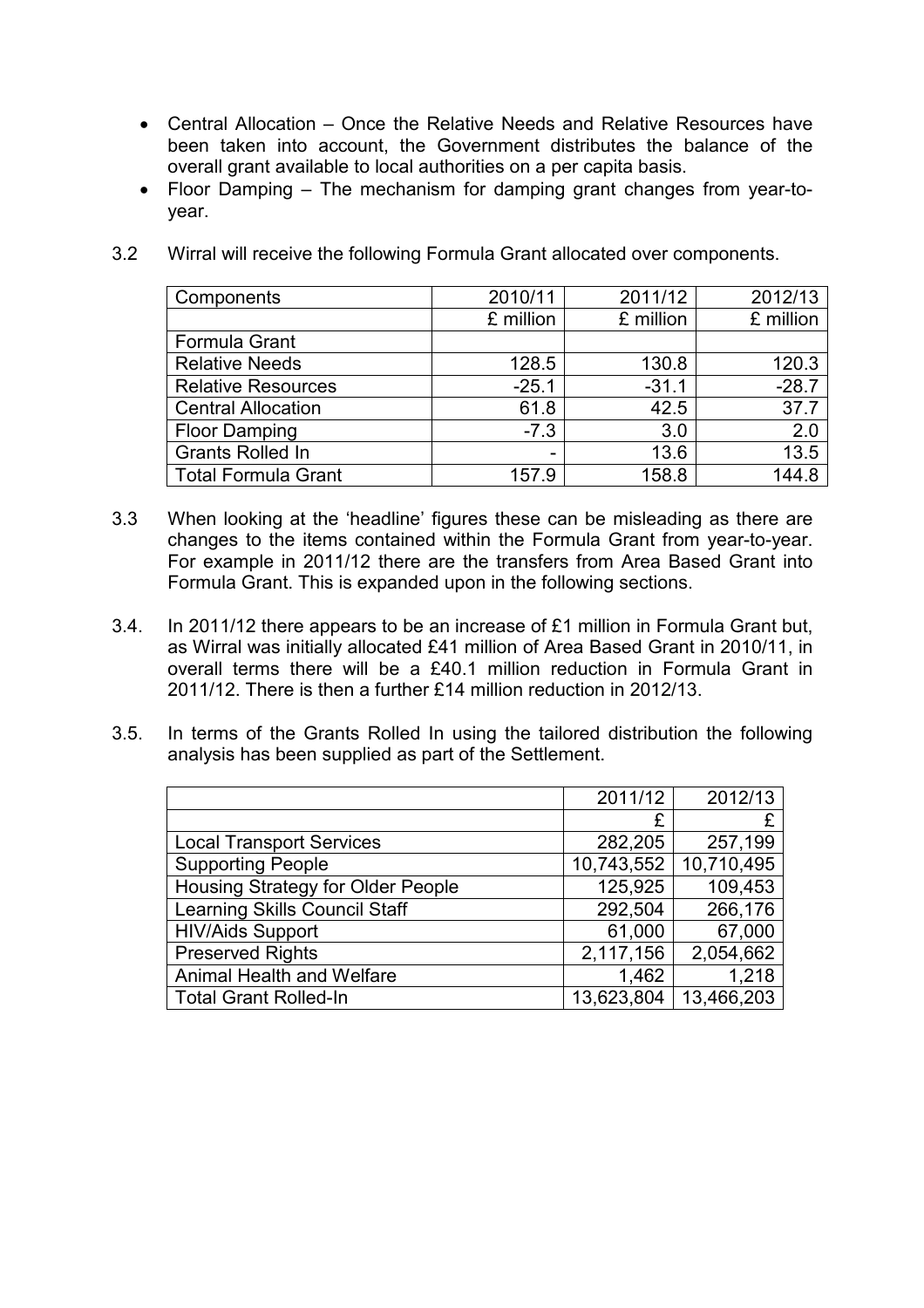- 3.6. In order to see the overall effect on the financial position it is necessary to look at the movement in Formula Grant between years. For 2011/12 a number of activities previously funded from Area Based Grant (ABG), and from Specific Grants (SG), transfer into the Formula Grant.
- 3.7. The method used by the Government is to update the original Formula Grant allocation to produce a revised allocation. This is then subject to a reduction that is damped to reduce the impact of the changes. For Wirral the reduction pre-damping in 2011/12 is £25.3 million (16%) and for 2012/13 is £15.3 million (10%). The effect of the damping reduces the impact to £22.3 million (12.3%) and £13.2 million (8.4%) for 2011/12 and 2012/13 respectively.

| Formula Grant                       |                          | 2011/12         | 2012/13         |
|-------------------------------------|--------------------------|-----------------|-----------------|
|                                     |                          | £               | £               |
| Allocation from previous year       |                          |                 | 158,820,529     |
| <b>Concessionary Fares</b>          | $\overline{1^*}$         | $+1,617,541$    |                 |
| <b>Child Death Review</b>           | Ex ABG                   | $+56,116$       |                 |
| <b>Care Matters</b>                 | Ex ABG                   | +495,692        |                 |
| <b>Mobile Homes Act</b>             | $+971$                   |                 |                 |
| <b>Economic Assessment Duty</b>     | ExABG                    | $+65,000$       |                 |
| <b>Adult Social Services</b>        |                          | +5,882,223      |                 |
| £1,261,192<br><b>Mental Health</b>  | Ex ABG                   |                 |                 |
| £748,005<br><b>CAHMS</b>            | Ex ABG                   |                 |                 |
| £357,891<br>Learning & Dis          | Ex ABG                   |                 |                 |
| £229,862<br>Mental capacity         | Ex ABG                   |                 |                 |
| £1,982,000<br>Carers                | Ex ABG                   |                 |                 |
| <b>Workforce Plan</b><br>£1,104,401 | Ex ABG                   |                 |                 |
| Local Inv Networks £198,872         | Ex ABG                   |                 |                 |
| Older / Younger Adults              | $2^*$                    | $+2,304,307$    |                 |
| <b>Private Sewers</b>               |                          | $-137,370$      | $-128,162$      |
| <b>Planning Inspectorate</b>        |                          | $-5,721$        |                 |
| Academies                           | $3*$                     | $-852,561$      | $-672,073$      |
| <b>Local Transport Services</b>     | Ex ABG                   | +400,088        |                 |
| <b>Supporting People</b>            | Ex ABG                   | +10,341,400     |                 |
| <b>Housing Strategy</b>             | Ex SG                    | +238,850        |                 |
| Learning Skills Council staff       | Ex G                     | $+321,842$      |                 |
| HIV / AIDS                          | Ex SG                    | $+56,000$       |                 |
| <b>Preserved Rights</b>             | Ex ABG                   | $+2,448,285$    |                 |
| <b>Animal Health and Welfare</b>    | Ex SG                    | $+2,008$        |                 |
| Adjusted allocation                 | -                        | $= 181,095,121$ | $=158,020,294$  |
| Reduction in grant                  | $\overline{a}$           | $-25,312,342$   | $-15,290,874$   |
| Pre-damping allocation              | $\overline{\phantom{0}}$ | $=155,782,779$  | $=142,729,420$  |
| Damping of reduction                | $\overline{a}$           | +3,037,750      | $+2,017,262$    |
| Post-damping allocation             | $\overline{a}$           | $=158,820,529$  | $= 144.746.682$ |

 1\* Concessionary fares was previously paid to Merseytravel and so this should either be transferred to Merseytravel or should result in an increase in the levy.

2\* Older / Younger Adults is an increased allocation based upon a formula.

3\* Academies is a reduction in allocation to provide funding for academies.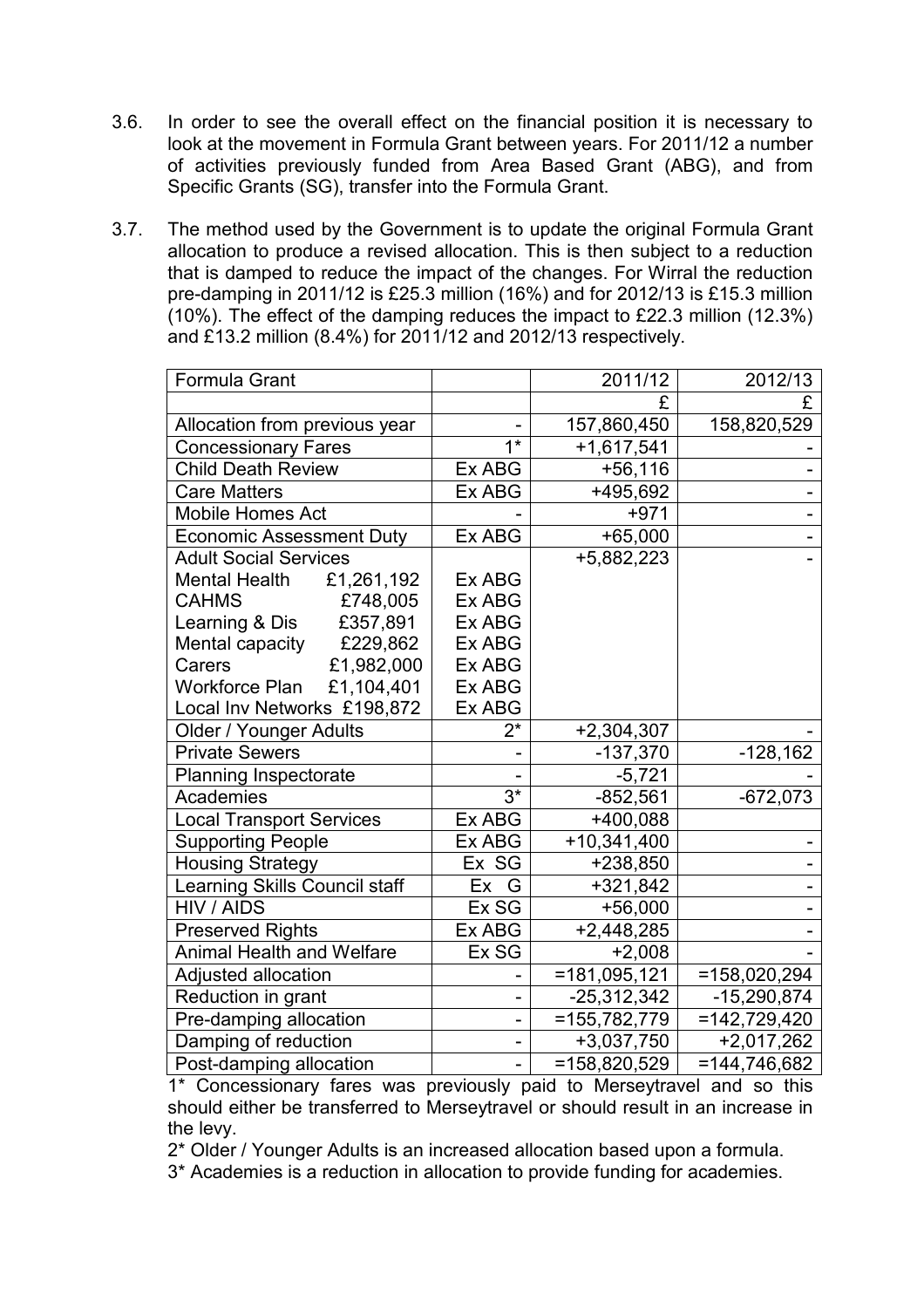3.8. From comparing 2010/11 with 2011/12 there are a number of grants which do not feature in 2011/12.

| Grants not now featuring / ceased        | £         |
|------------------------------------------|-----------|
| <b>Housing Market Renewal Initiative</b> | 2,589,000 |
| Social Care Reform                       | 1,870,000 |
| Youth Offending Team                     | 1,007,000 |
| Waste Infrastructure                     | 202,000   |
| Single Programme                         | 200,000   |
| Family Intervention                      | 197,000   |
| <b>Stroke Strategy</b>                   | 105,000   |
| Workstep                                 | 50,000    |

- 3.9. At this stage there are still Specific Grants for which further announcements are due to be made. These include grants from the Department for Education and the Home Office, and the New Homes Bonus.
- 3.10 As some areas are more reliant upon Government Grant support than others in order to mitigate the year-on-year changes a damping mechanism has been applied. Local Authorities have been grouped into four bands which are based upon the percentage of the budget that the Authority receives from the Government in Formula Grant. Locally Liverpool and Knowsley have been placed in Band 1 and the reduction 'damped' at 11.3% for 2011/12 with St. Helens, Sefton and Wirral placed in Band 2 and the reduction 'damped' at 12.3% for 2011/12.

### 4. **OTHER GRANTS**

4.1 The Provisional Settlement also included Special Grants of which not all are ring-fenced for the activities stated:-

| <b>Special Grants</b>        | 2011/12    | 2012/13         |
|------------------------------|------------|-----------------|
|                              |            |                 |
| Early Intervention           | 15,066,218 | 15,342,373      |
| Learning Disability          | 6,708,877  | 6,867,608       |
| <b>Homelessness</b>          | 221,000    | 221,000         |
| <b>HB/CT Administration</b>  | 3,263,731  | To be announced |
| <b>Local Flood Authority</b> | 123,000    | 168,000         |

4.2. Early Intervention Grant is a combination of previous Area Based Grant and Specific Grants that in 2010/11 were allocated to Schools (£10.8 million) and to Children and Young People (£9.1 million). The total for 2011/12 is a reduction of £4,875,000 in overall support. Work to try and analyse where this reduction falls is further complicated as there are indications that some Area Based Grant paid to the Council in 2010/11 has been included within the Dedicated Schools Grant in 2011/12. This is an unringfenced grant and so the entire £15.1 million could be used to support Council services.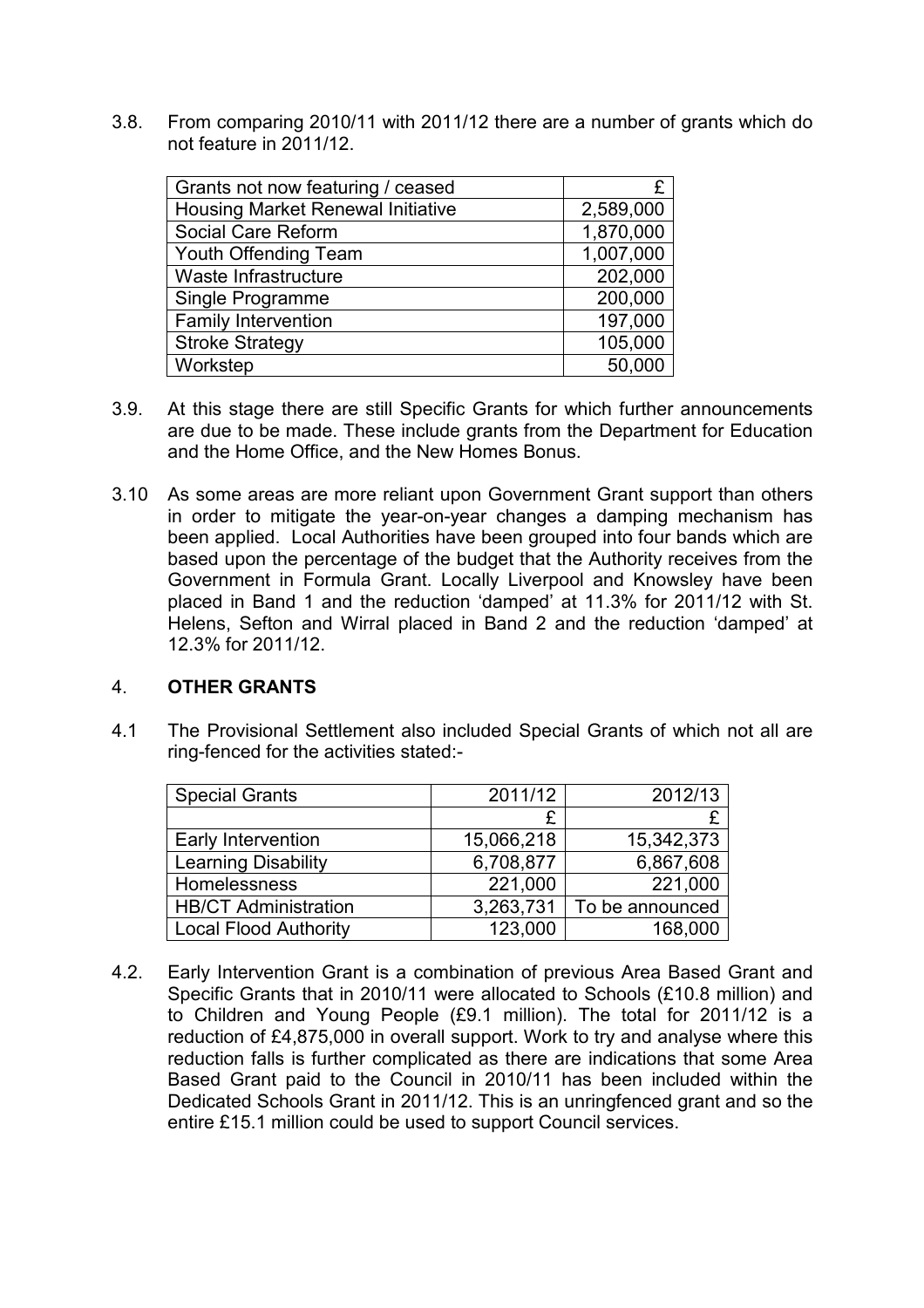- 4.3. Learning Disability Grant replaces money that was previously received from the Wirral Primary Care Trust (NHS Wirral) following the transfer of responsibilities to the Council and so is not new money.
- 4.4. Homelessness and Housing Benefit Council Tax Administration are continuing grants. The Homelessness Grant has increased by £171,000 and the HB / CT Administration Grant has reduced by £153,000.
- 4.5. Local Flood Authority Grant is a new grant reflecting new responsibilities. However there has also been a reduction in the Formula Grant of £137,000 in respect of private sewers.
- 4.6. There is a Council Tax Freeze Grant that will be payable by the Government if the Council agrees to a 0% Council Tax increase. The Government will 'reward' the Council with a grant equivalent to a 2.5% Council Tax increase. Clarity is being sought over whether the 0% is for Council services only or whether it is for the overall Council Tax rise that would then include the Fire and Rescue, and Police Authority precepts.

# 5. **SPENDING POWER**

- 5.1 The Government has made reference to local authorities 'Spending Power'. This is made up from Formula Grant, Other Grants, Council Tax Freeze Grant, Council Tax receipts and National Health Service (NHS) support.
- 5.2 The NHS support (£4.9 million in 2011/12) is stated as being for health related care services and appears in both the local authority and the NHS allocations. It is understood that there will be a further announcement on this support as it is not clear at this stage whether this is directly related to any additional responsibilities, but it will almost definitely require negotiations with the NHS over the use of the funding.

### 6. **SUMMARY**

- 6.1 The Spending Review on 20 October 2010 identified a national reduction in Government funding to local authorities of around 30% with these reductions being higher in the initial years. The Provisional Settlement identifies the funding for individual local authorities with Area Based Grant and many Specific Grants being transferred into Formula Grant. Of these the Concessionary Fares Grant of £1.6 million was previously paid to Merseytravel and is likely to be offset by an increase in the Merseytravel levy.
- 6.2 Information regarding some grants is awaited and further announcements are to be made by the Department for Education and the Home Office.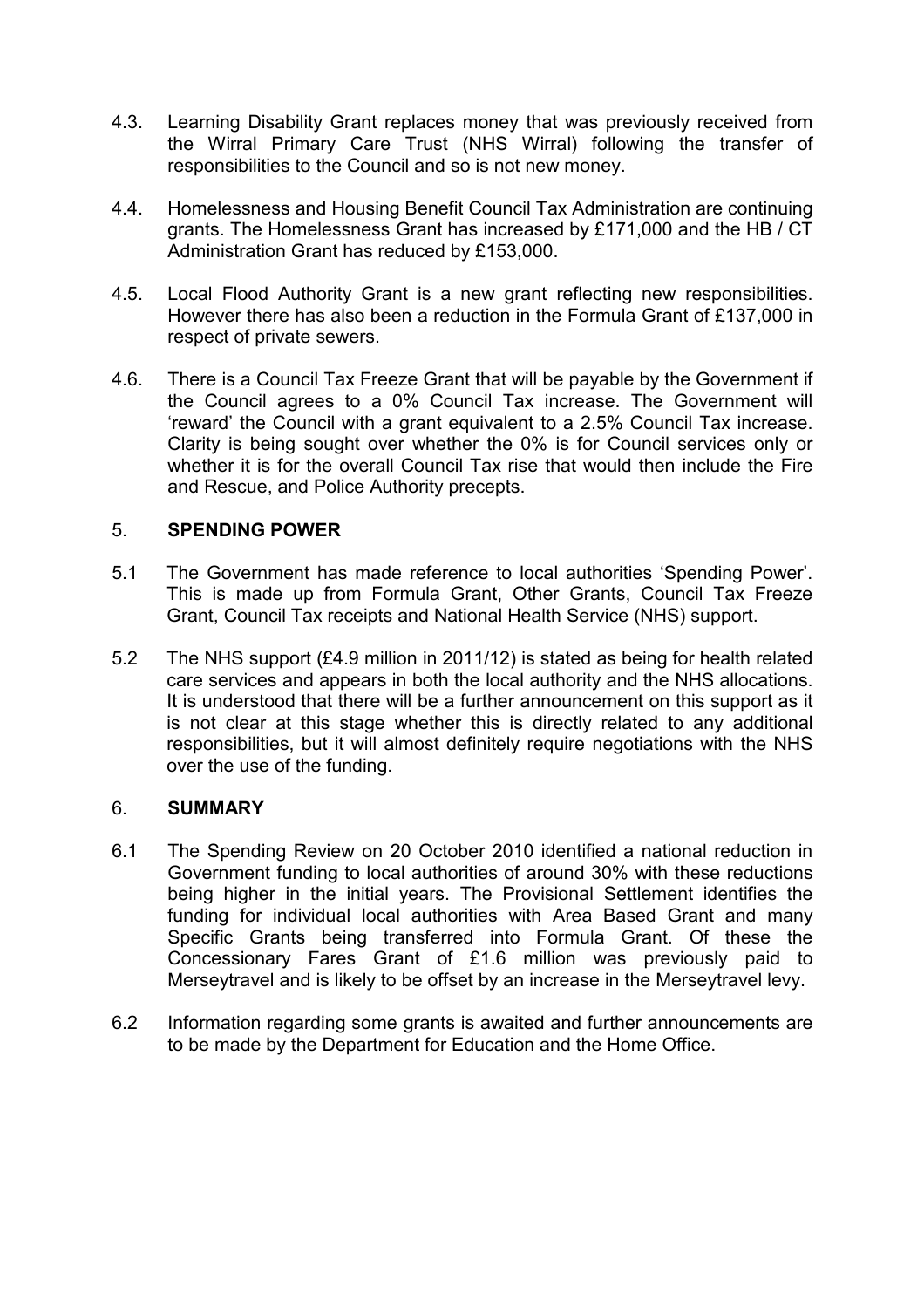- 6.3 The Provisional Settlement also included Special Grants of which not all are ring-fenced for the activities stated. Whilst these include continuing grants and replacement funding the Early Intervention Grant shows an overall reduction in local resources in 2011/12 of £4,875,000. An unringfenced grant the entire £15.1 million could be used to support Council services whereas in 2010/11 the previous funding was split between Schools (£10.8 million) and Children and Young People (£9.1 million).
- 6.4 The Council Tax Freeze Grant will see the Government 'reward' Councils which set as 0% Council Tax rise with a grant equivalent to a 2.5% Council Tax increase. Clarity is being sought over whether this is for Council services only or whether it includes the Fire and Rescue, and Police Authority precepts.
- 6.5 The 'Spending Power' includes £4.9 million in 2011/12 for health related care services and appears in both the local authority and the NHS allocations. At this stage further information is awaited as to whether this is for additional responsibilities or replaces Council funding already being spent in this area.

# 7 **CONSULTATION**

- 7.1 The Provisional Formula Grant Settlement is subject to consultation closing on 17 January 2011. No formal date has been given for the release of the Final Settlement although this is likely to be early February 2011.
- 7.2. Ministers have indicated they will meet with delegations from the various Local Authority Associations and Special Interest Groups e.g. SIGOMA who can also make representations on behalf of their members.
- 7.3 The Government would welcome written responses from individual local authorities and I intend to submit a response on the technical items contained within the Provisional Settlement.

# 8. **FINANCIAL IMPLICATIONS**

- 8.1. The financial implications are as stated throughout the report. The Final Local Government Finance Settlement is expected in early February 2011.
- 8.2. There are a number of issues yet to be clarified:-

a) Further announcements have still to be made by the Department for Education and the Home Office.

 b) Whilst the Early Intervention Grant is an overall reduction the entire £15.1 million could be used to support Council services. In 2010/11 the funding was split between Schools (£10.8 million) and Children and Young People (£9.1 million).

 c) The £4.9 million for health related care services will almost definitely require negotiations with the NHS over the use of the funding and may replace existing Council funding in this area.